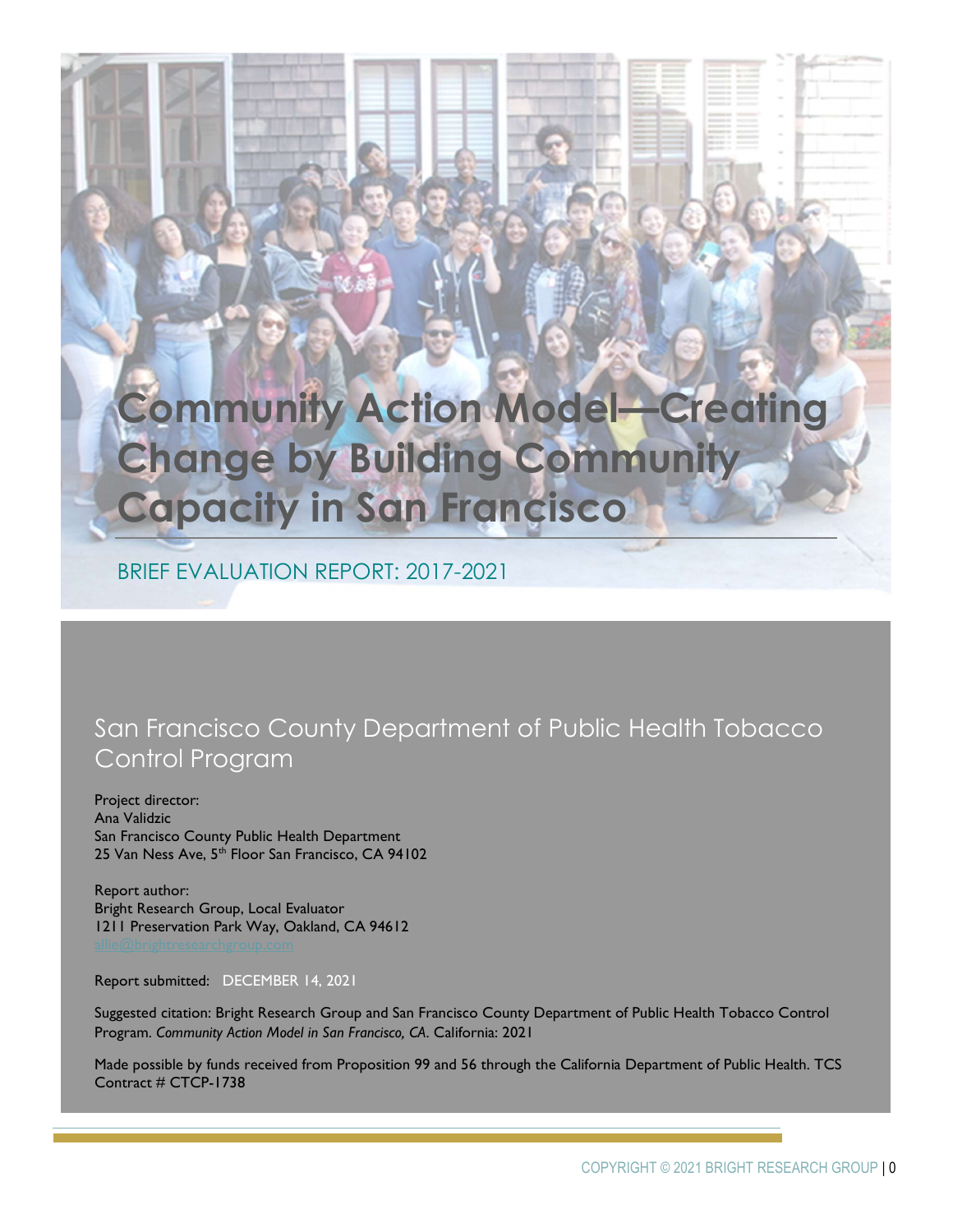#### AIM AND OUTCOME

Youth of color, low-income youth, and LGBTQ youth are disproportionally affected by tobacco use and tobacco-industry tactics. As a response, the San Francisco Tobacco-Free Project (TFP) has incorporated youth engagement in tobacco control and prevention efforts to help protect young people from the influences of tobaccoindustry marketing, the availability of tobacco, and tobacco use in their neighborhoods. The TFP has been implementing the Community Action Model (CAM), a five-step process that builds the capacity of community members and youth to create policy, systems and environmental (PSE) change to prevent tobacco use and influences. For the 2017–2021 work plan, the TFP continued its commitment to youth engagement by setting this objective:

By June 30, 2021, the City and County of San Francisco will annually engage in participatory collaborative partnerships with at least four youth-serving organizations, with a total of 15– 25 youth (14 to 20 years old), who represent communities of color, utilizing the CAM model to train and mobilize youth involvement in at least three tobacco-related activities, such as community assessments; engagement and education of stakeholders, development of tobacco-control-related policy, and environmental and systems change; and other activities that address tobacco-related determinants of health. Each CAM cycle extends for two years. A total of eight youthserving organizations and 30–50 youth will be engaged over the four years.

By the end of the 2017–2021 period, the TFP met and exceeded its objective to engage and build the capacity of at least 4 youth-serving organizations, by engaging a total of 11 local organizations, including 7 youth-serving and

young-adult organizations that trained over 80 youth over two CAM cycles.

#### **BACKGROUND**

Since 1990, over 50 cohorts of San Francisco youth and/or adult leaders, or Emerging Community Leaders (ECLs) have been trained to address tobacco-related health disparities in their communities through community-led research, education campaigns, organizing, and engaging decision makers, resulting in 40 PSE tobacco-control-related changes. For the 2016 Communities of Excellence (CX) process, coalition members continued to support youth engagement as an objective through CAM. For 2017–2022, the TFP aimed to increase recruitment of youth, specifically Black / African American, Pacific Islander, and LGBTQ individuals, to participate in CAM projects since their communities are among the most impacted by tobacco use.

#### EVALUATION METHODS AND DESIGN

The evaluation design was non-experimental, consisted of quantitative and qualitative methods, and included both process and outcome evaluations. The TFP engaged an outside evaluator to design, implement, and analyze the evaluation activities. For each CAM cycle, the TFP conducted a non-experimental pre and post survey to measure changes in youth leaders' knowledge and skills with respect to key learning objectives of CAM, as well as key informant interviews with project coordinators (PCs). Because quantitative and qualitative data collection and analysis included responses from all CAM grantees, the evaluation findings reported in this BER include CAM partner organizations that engaged Transitional Age Youth (TAY) and adult leaders. Evaluation activities for the CAM Institute included pre and post key interviews with representatives from Local Lead Agencies (LLA)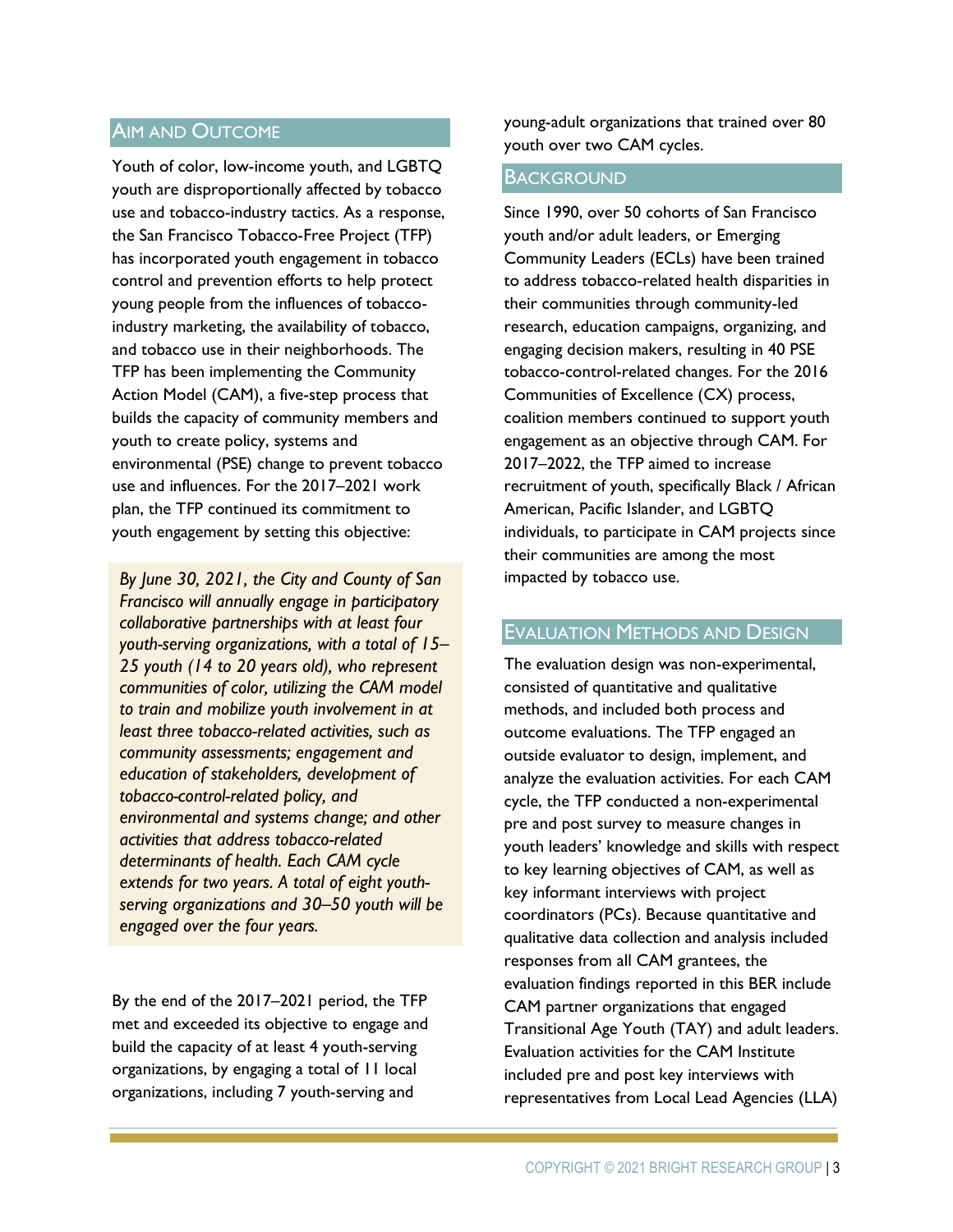

to assess the CAM Institute's efforts and impact on training and technical assistance, as well as

an education participant survey to provide feedback on CAM training activities.

### Table 1. Key Outcome and Process Evaluation Activities

| <b>Evaluation</b><br><b>Activity</b>                                           | <b>Purpose</b>                                                                                                                                                 | <b>Sample</b>                                                                                                            | <b>Instrume</b><br>nt Source | <b>Analysis</b><br><b>Method</b> | Timing/<br><b>Waves</b> |
|--------------------------------------------------------------------------------|----------------------------------------------------------------------------------------------------------------------------------------------------------------|--------------------------------------------------------------------------------------------------------------------------|------------------------------|----------------------------------|-------------------------|
| <b>Process Evaluation</b>                                                      |                                                                                                                                                                |                                                                                                                          |                              |                                  |                         |
| <b>CAM Institute</b><br><b>Education</b><br>Participant<br><b>Survey</b>       | To provide feedback<br>on May 2019 CAM<br>training activities                                                                                                  | $N = 20$<br>Day $I = 9$<br>$\bullet$<br>Day $2 = 11$<br>$\bullet$                                                        | Evaluation<br>consultant     | Descriptive<br>analysis          | Year 2<br>I wave        |
| <b>Coalition</b><br><b>Satisfaction</b><br><b>Survey</b>                       | To provide feedback<br>on membership<br>activity, satisfaction,<br>interests, and ways<br>to improve the<br>coalition                                          | $N = 82$<br>$2018 = 27$<br>$\bullet$<br>$2019 = 17$<br>$\bullet$<br>$2020 = 26$<br>$\bullet$<br>$2021 = 12$<br>$\bullet$ | Evaluation<br>consultant     | Descriptive<br>analysis          | Years 1-4<br>4 waves    |
| <b>CAM Project</b><br>Coordinator<br><b>Key Informant</b><br><b>Interviews</b> | To gather insights on<br>how youth agencies<br>integrated youth<br>development and<br>engagement in CAM<br>into their work and<br>feedback on CAM<br>trainings | $N = 41$<br>2017-2019: 30<br>2019-2021: 11<br>$\bullet$                                                                  | Evaluation<br>consultant     | Content<br>analysis              | Years $I-4$<br>5 waves  |
| <b>Process and Outcome Evaluation</b>                                          |                                                                                                                                                                |                                                                                                                          |                              |                                  |                         |
| <b>Education/Parti</b><br>cipant Survey<br>(Pre- and Post-<br>CAM)             | To assess skills and<br>capacity built through<br>their participation in<br>the series of CAM<br>trainings                                                     | $2017 - 2018 = 66$<br>$\bullet$<br>$2018 - 2019 = 56$<br>$\bullet$<br>$2019 - 2021 = 39$<br>$\bullet$                    | Evaluation<br>consultant     | Descriptive<br>analysis          | Years $I-4$<br>6 waves  |
| <b>LLA Pre and</b><br>Post Key<br><b>Informant</b><br><b>Interviews</b>        | To assess technical-<br>assistance needs<br>from LLAs                                                                                                          | 12 total interviews<br>$2019 = 8$<br>$\bullet$<br>$2020 = 4$<br>$\bullet$                                                | Evaluation<br>consultant     | Content<br>analysis              | Years 2-4<br>2 waves    |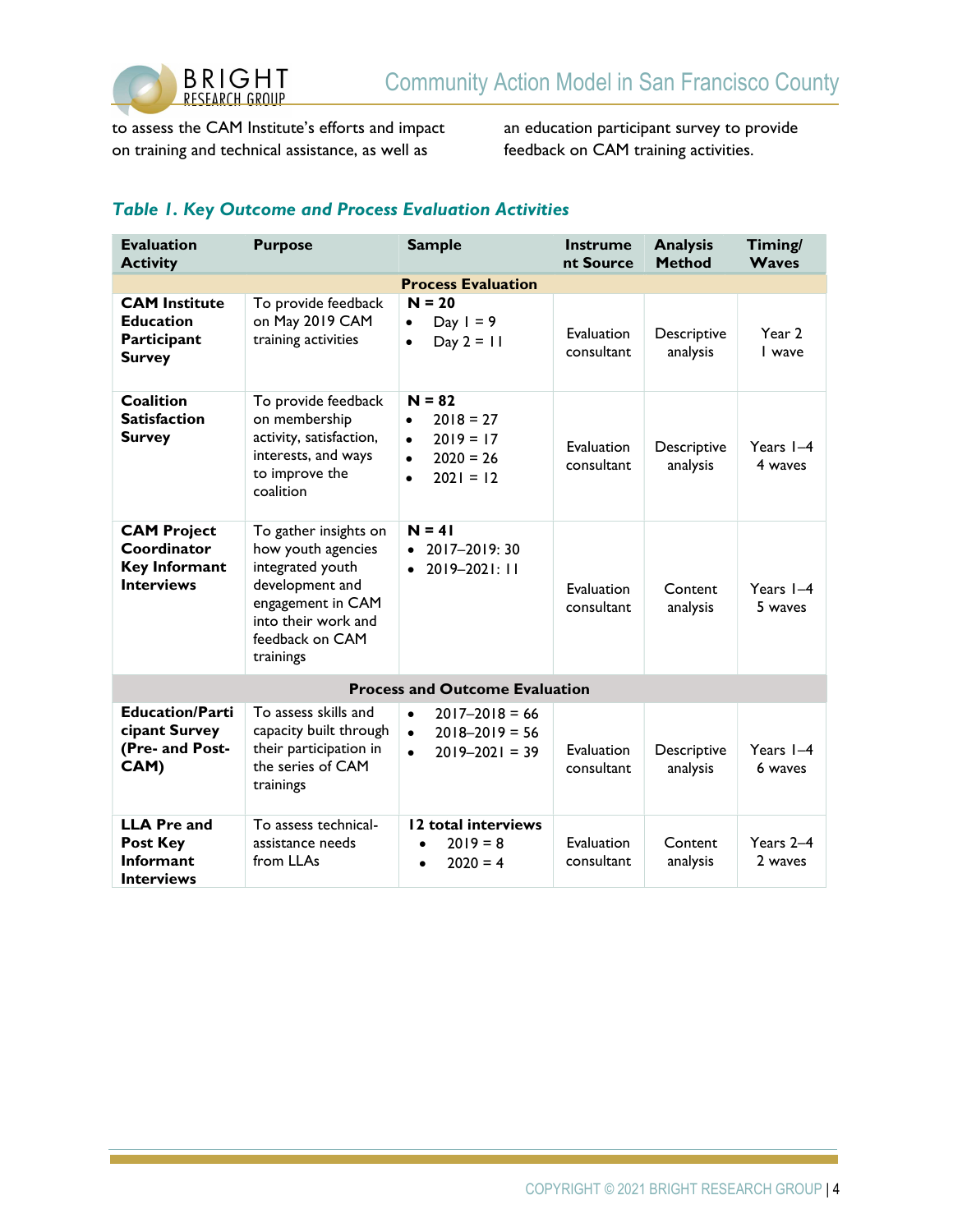

# Figure 1. Implementation of Activities in Chronological Order



#### IMPLEMENTATION AND RESULTS



# 2017–2019 Community Action Model: Reaching and Building the Capacity of Youth-Serving Organizations

The TFP funded and partnered with nine community-based organizations (CBOs) to recruit and build the capacity of youth and adult leaders in different neighborhoods in San

Francisco to implement CAM and drive policy, system, environmental change to address tobacco-related issues. With the goal of engaging and building the capacity of more Latino, Black, and LGBTQ youth through CAM, the TFP also offered two levels of CAM funding to engage CBOs who were new to the work, resulting in five new CBO partners. Two of these youth-serving CBOs (the Rafiki Coalition for Health and Wellness and the Samoan Community Development Center) received additional funding to continue into a second year of CAM. Each CAM project identified a tobacco-related policy, system, environmental change issue they wanted to take action toward. Five out of the nine organizations recruited young people, 14 to 20 years old, as Emerging Community Leaders (ECLs) for their CAM project (see table 2). According to the ECL survey, two-thirds of ECLs identify as female; 44% as Latinx; 30% as Black / African American; and 21% as LGBTQ.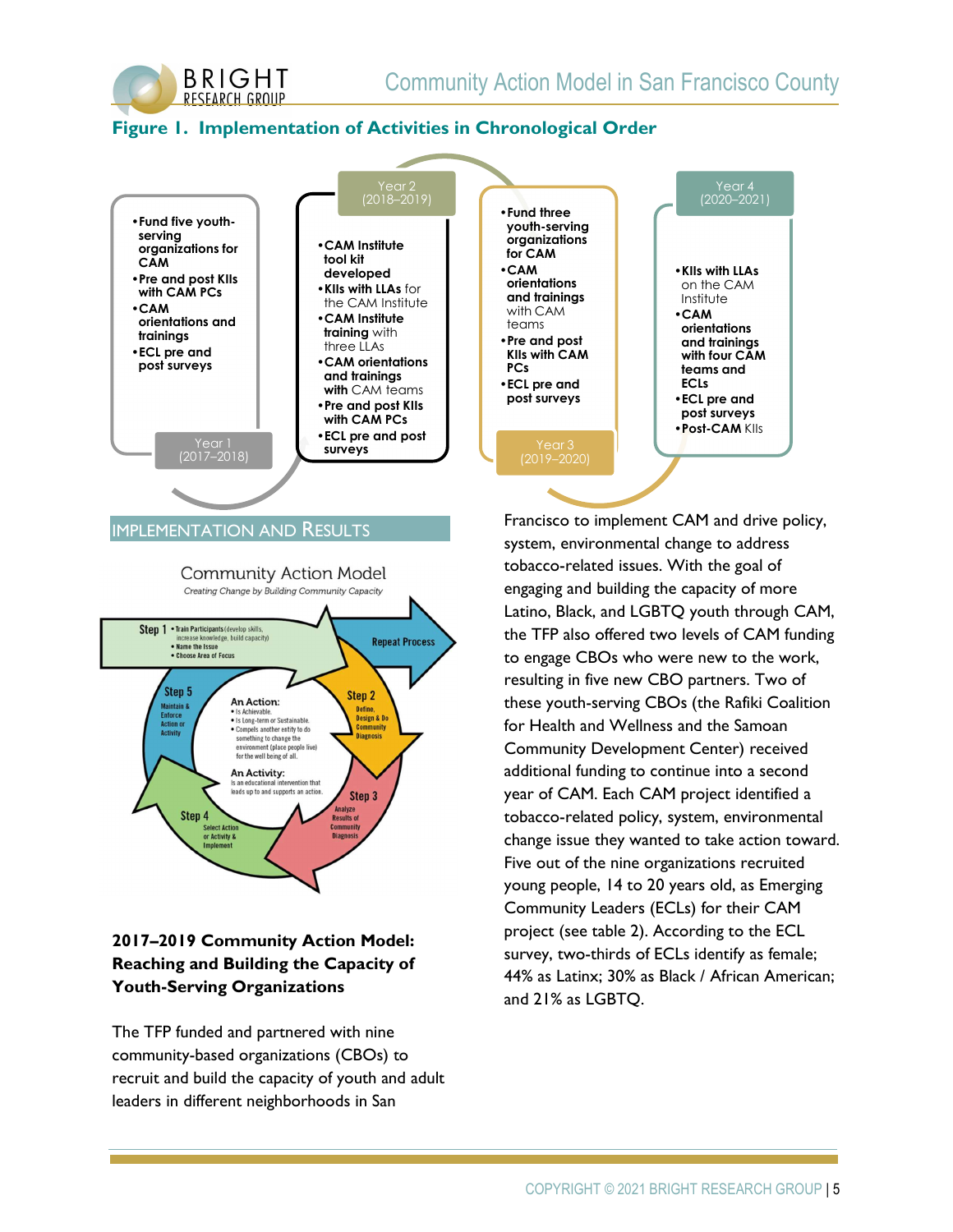# Community Action Model in San Francisco County



Key informant interviews with the CAM grantee staff indicated that the TFP successfully engaged smaller CBOs that didn't have experience with youth engagement, tobacco, or public health campaigns. However, the informants shared that the RFP application and required work plan could still be a barrier for organizations without experience in these areas.

"My organization is really focused on serving underserved youth and families. CAM gave more opportunities to youth who may have more challenges in their lives or feel like they don't fit in with more traditional internship programs." –CAM Project Coordinator

Throughout the two-year CAM cycle, the TFP team built the capacity of the PCs and their ELC teams to lead and implement all five steps of CAM. Pre surveys with ECLs and pre interviews

with the PCs assessed baseline knowledge and skills and informed the development of the training curriculum and technical assistance provided to the cohort. The CAM PCs suggested training and technical assistance in community research, policy cycle, tobacco control, and community leadership development.

The TFP provided a total of 11 different trainings, approximately two to three trainings per CAM step, that were done in either the train-the-trainer style with PCs or directly with ECL teams. The trainings were rooted in popular education principles that value and draw from the expertise of community members and their lived experience and incorporate interactive elements (see the appendix for a list of trainings). In total, the TFP staff provided over 180 hours of technical

| Table 2. CAM Projects 2017-2021                                                      |                                     |                       |             |                |
|--------------------------------------------------------------------------------------|-------------------------------------|-----------------------|-------------|----------------|
| <b>Topic</b>                                                                         | Organization                        | <b>Grant Duration</b> | # of Youth  | Total #        |
|                                                                                      |                                     |                       | <b>ECLs</b> |                |
|                                                                                      |                                     | CAM 2017-2019 Cycle   |             |                |
| <b>Menthol and</b>                                                                   | <b>Breathe California</b>           | July 2017-June 2019   |             | 8              |
| <b>Flavors</b>                                                                       | Rafiki Coalition for Health and     | July 2017-June 2019   |             | 5              |
|                                                                                      | <b>Wellness</b>                     |                       |             |                |
|                                                                                      | Jamestown Community Center          | July 2017- June 2018  |             | 9              |
|                                                                                      | Vietnamese Youth Development        | July 2017-June 2019   |             | 10             |
|                                                                                      | Center                              |                       |             |                |
| <b>Healthy Retail</b>                                                                | Samoan Community                    | July 2017-June 2019   |             | $\overline{5}$ |
|                                                                                      | Development Center                  |                       |             |                |
| <b>Minimum Price</b>                                                                 | Youth Leadership Institute          | July 2017-June 2019   |             | 12             |
| <b>Smoke-Free</b>                                                                    | <b>Bay Area Community Resources</b> | July 2017-June 2019   |             | 9              |
| Housing*                                                                             | <b>Urban Services YMCA</b>          | July 2017-June 2018   |             | 4              |
|                                                                                      | Booker T. Washington                | July 2017-June 2018   |             | 8              |
|                                                                                      | <b>Community Service Center</b>     |                       |             |                |
| CAM 2019-2021 Cycle                                                                  |                                     |                       |             |                |
| <b>Tobacco-Free</b>                                                                  | Collective Impact / Mo' MAGIC       | July 2019-Dec. 2021   |             | 9              |
| Faith-                                                                               |                                     |                       |             |                |
| <b>Community</b>                                                                     | <b>Horizons Unlimited</b>           | July 2019-Dec. 2021   |             | 10             |
| <b>Campus</b>                                                                        |                                     |                       |             |                |
| <b>Minimum Pack</b>                                                                  | <b>Bay Area Community Resources</b> | July 2019-Dec. 2021   |             | $\mathbf{I}$   |
| <b>Size</b>                                                                          |                                     |                       |             |                |
| <b>Minimum Price</b>                                                                 | Youth Leadership Institute          | July 2019-Dec. 2021   |             | $\mathsf{H}$   |
| 94<br>*CAM projects funded through Master Settlement Agreement funds<br><b>Total</b> |                                     |                       |             |                |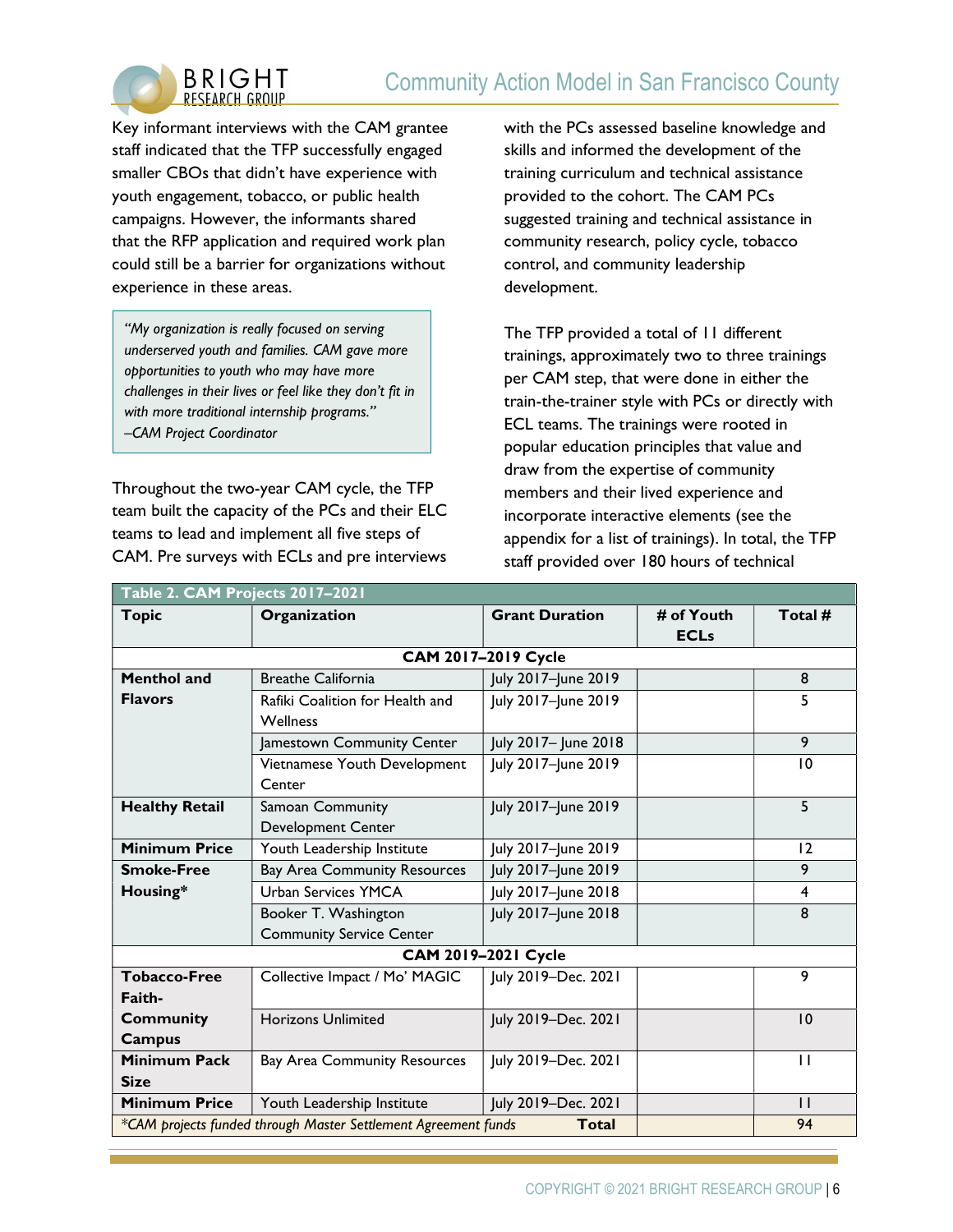

assistance and support to youth-serving CAM PCs through one-on-one technical-assistance meetings and monthly PC learning communities.

### ECLs Increased Their Knowledge and Skills to Engage in Tobacco-Related Community Research and Education

During the 2017–2019 CAM cycle, youth ECLs led and conducted their own community research activities and educated and mobilized their community and key stakeholders to champion policy, system, environmental change, including the following:

- The Youth Commission passed a resolution to support a minimum-price policy for tobacco products
- The HealthyRetailSF Advisory Committee created a definition of "underserved areas" per the Healthy Food Retailer Incentives Program Ordinance
- Two high schools piloted a flavoredtobacco buyback program

The TFP administered a survey to ECLs before and after they participated in their CAM project. Analyses of the pre and post surveys were conducted twice, once after the first year of the CAM program in 2018 and a second time in 2019. For CAM projects that received two years of funding, the survey analysis showed that ECLs reported an increase in experience with community organizing, education, and knowledge of the core concepts of CAM (see table 3). Many young people also shared that public speaking and "using my voice to speak my truth" was one of the most valuable skills they gained. Lastly, 83% of the ECL respondents reported that they would recommend the program to a friend.

The TFP also conducted interviews with PCs at the end of each grant year to assess the value and impact of the program on them, their ECLs and areas for improvement for training and technical assistance. Interviews with the PCs showed that overall, they felt that participating in CAM increased their skills to engage and motivate youth and to manage large projects with concurrent timelines. They also indicated that CAM had increased their knowledge on policy, systems, and environmental change and had increased their relationships with other organizations and leaders in their community. Lastly, the PCs reported strong growth among the ECLs, particularly regarding increased selfconfidence, public speaking, and critical-thinking skills. Feedback on CAM trainings and technical assistance included conducting more trainings to train-the-trainer style trainings and increasing interactive elements; laying a stronger foundation for tobacco control as a social justice issue; decreasing the number of deliverables; and reducing the number of checkin meetings.

| Table 3. CAM 2017-2019 ECL Knowledge and Skill Areas with the Greatest Change (N = 38) |                         |  |  |
|----------------------------------------------------------------------------------------|-------------------------|--|--|
| <b>CAM Skill or Knowledge Area</b>                                                     | % Difference in "A Lot" |  |  |
| Step 4. Provided public comments to elected officials                                  | 51%                     |  |  |
| Step 3. Analyzed and interpreted data from focus groups or key informant               | 51%                     |  |  |
| interviews                                                                             |                         |  |  |
| Step 3. Analyzed and interpreted data from surveys                                     | 47%                     |  |  |
| Step 2. Developed and conduct surveys in the neighborhood                              | 46%                     |  |  |
| Step 1. Understand the strategy to reduce tobacco use and smoking in the               | 44%                     |  |  |
| community                                                                              |                         |  |  |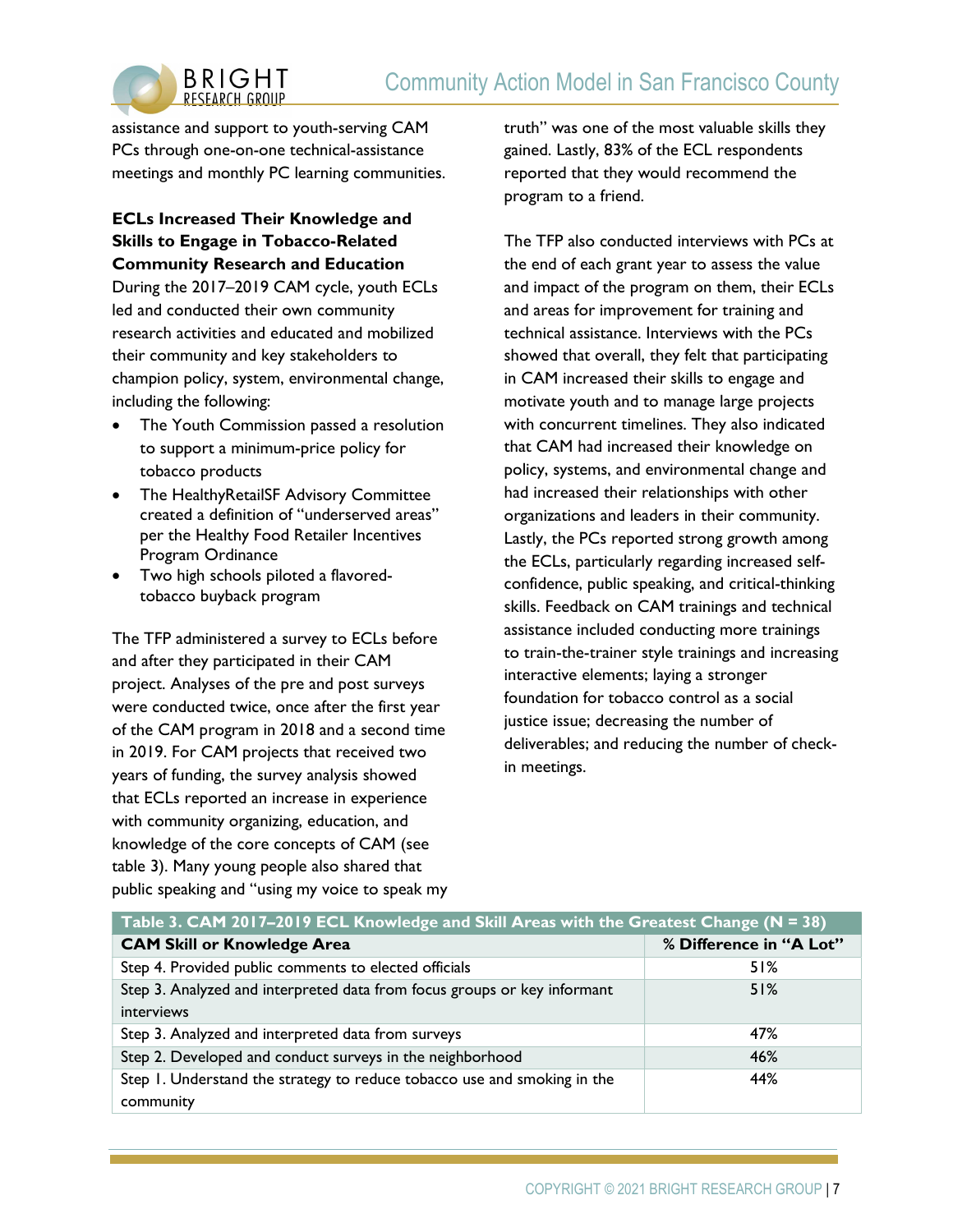

#### 2019–2021 Community Action Model: Engaging and Building the Capacity of Youth Leaders during the COVID-19 Pandemic

Between 2019 and 2021, the TFP engaged and funded four CBOs to recruit and train ECLs to advance minimum-price and volume elements in San Francisco's TRL policy and tobacco-free policy in faith-community campuses. Three out of four CBOs—Bay Area Community Resources, the Youth Leadership Institute, and Horizons Unlimited—engaged youth and young adults reaching 41emerging community leaders. More than half (60%) of the ECLs identify as female; about half (53%) as Latin; 20% as Black / African American; and 15% as LGBTQ.

The TFP staff offered a similar suite of trainings, technical assistance, and monthly partner meetings to the 2019–

2021 CAM PCs and ECL teams, integrating recommendations from the previous cohort. Due to shelter-in-place and the TFP staff being deployed to manage COVID-19 response, the majority of the capacity building and training of CAM PCs and the ECLs was provided virtually by an external consultant, Bright Research Group, between March 2020 and June 2021 (steps 3 and 4). All in all, 13 trainings were provided, and 139.25 hours of technical assistance were provided to CAM grantees by the TFP or outside trainers. See the appendix for a list of trainings.

The COVID-19 pandemic and shelter-in-place made it challenging for CAM PCs to build the capacity of their ECLs to implement CAM activities. The ECLs and PCs were personally impacted by the pandemic and did not have the capacity to engage in CAM projects. Youth ECLs experienced Zoom and online fatigue, which made holding engaging virtual workshops challenging for PCs. Lastly, the CAM grantees faced challenges in advancing the tobaccorelated policy, system, environmental change with community stakeholders. Not only were these issues low-priority for community stakeholders and decision makers, but also shelter-in-place limited outreach to online channels. In response, the TFP provided additional funding for the PCs to send food, care packages, and other incentives and holistic supports to the ECLs. The TFP also extended the length of each CAM step, reduced the number of deliverables, and provided coaching on how to pivot implementation of CAM activities virtually.

In spite of the challenges of the pandemic, the ECL survey responses indicate that the CAM program facilitated confidence and understanding of the CAM ECLs in almost all CAM skill and knowledge areas (see table 4). In particular, the CAM ECLs significantly increased their confidence and understanding in community-based research methods (CAM steps 2–3). The majority of these two steps' activities and trainings were implemented before shelter-in-place. Although there were

| Table 4. CAM 2019-2021 Pre and Post Survey Question Sets and Analyses           |                                        |                |                |
|---------------------------------------------------------------------------------|----------------------------------------|----------------|----------------|
| <b>Question Sets</b>                                                            | <b>Number of</b><br><b>Respondents</b> | <b>T-Value</b> | <b>P-Value</b> |
| <b>CAM Core Knowledge Areas</b>                                                 | 16                                     | $-2.423$       | $p = 0.03*$    |
| Cam Core Skills                                                                 | 16                                     | $-1.672$       | $p = 0.12$     |
| Define, Design, and Do Community Diagnosis                                      | 16                                     | $-3.876$       | $p = 0.00$ *** |
| Analyze and Disseminate Diagnosis                                               | 10                                     | $-4.254$       | $p = 0.00$ *** |
| Select and Implement Action + Maintain and<br>Enforce Core Knowledge and Skills |                                        | $-3.652$       | $P = 0.01**$   |
| $* = p<0.05$ ; ** = p<0.01; *** = p<0.001                                       |                                        |                |                |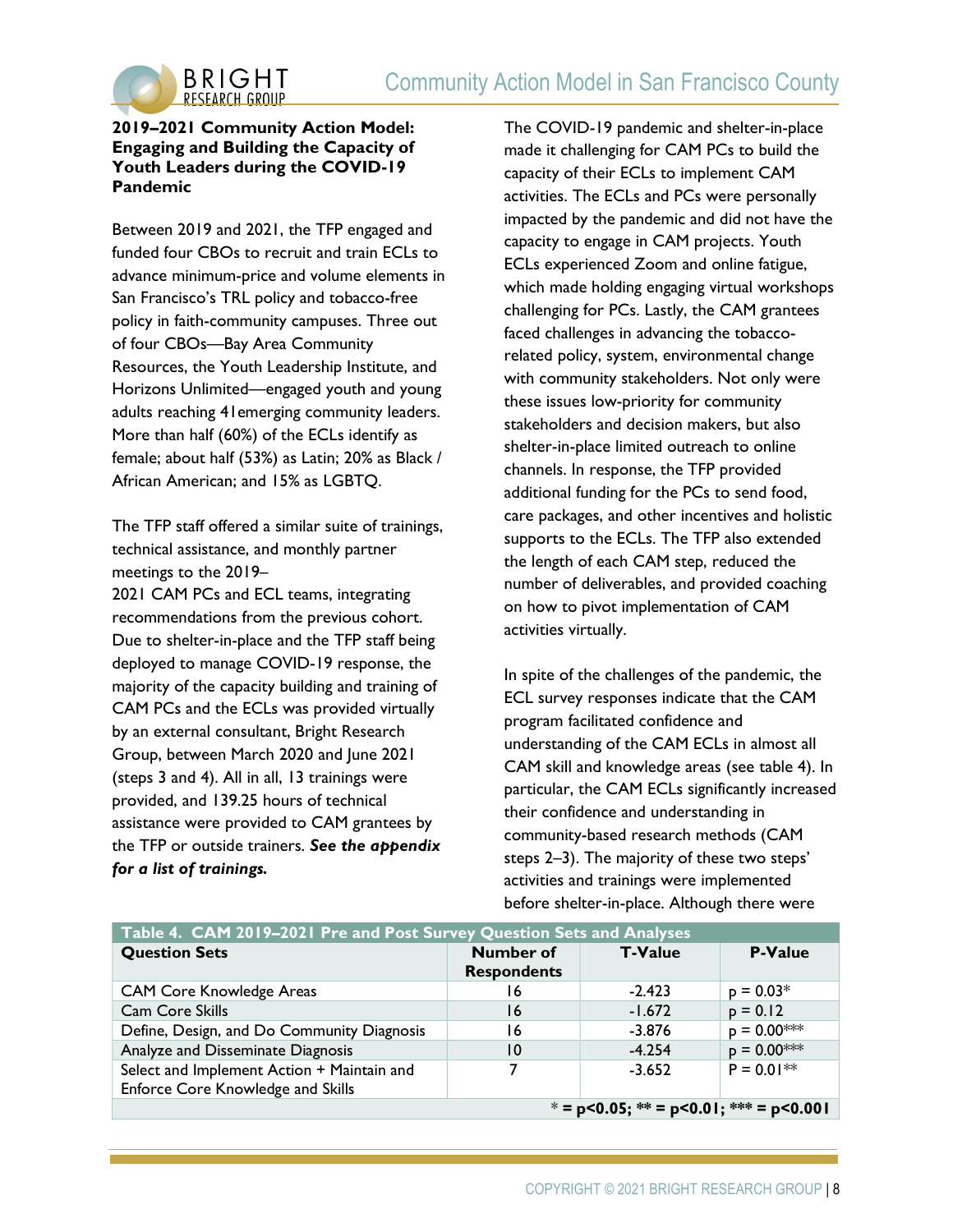

fewer opportunities for the CAM ECLs to engage in educating local decision makers and community members during shelter-in-place, they did report a gain in knowledge and skills in those areas. In fact, many of the ECLs came into the CAM program to develop public speaking and collaboration skills and found the trainings and workshops that provided opportunities to practice those skills as the most valuable and impactful.

Interviews with the CAM PCs also validated the growth of the ECLs as leaders through the program. The PCs cited the development of the ECL's confidence and initiative with managing their project. They explained that the trainings help build young people's confidence and communication styles, especially with regard to communicating their needs during the difficult COVID-19 pandemic. Lastly, the ECLs valued non-program-focused activities during their virtual sessions, such as "show and tell," games, contests, and discussions about issues of social justice and allyship.

"As an Emerging Community Leader, you have to know what people need. After you find the problem, be ready to voice up for more help. In the end, we have to present this problem to the decision maker to make it better." —ECL

"I'm most proud of the ECLs' growth. Their dedication to social justice grows. They are learning life skills and being supportive of each other. They are supporting their families. I'm most proud of their resilience this last year. Their resilience and persistence shine through on the documents." —CAM Project Coordinator

# CAM Institute: Training Local Lead Agencies to Implement CAM in Their **Community**

In response to other LLAs' interest in implementing the CAM program for their jurisdictions, the TFP developed and implemented the CAM Institute to train and provide technical assistance to three LLAs (Alameda, Santa Clara, and Fresno Counties). Interviews with the LLA staff to assess their technical-assistance needs informed the development of the CAM Institute, including a tool kit, a two-day training, and monthly technical-assistance meetings. Key accomplishments of the CAM Institute included the following:

- Between January 2018 and December 2021, the TFP provided over 71 hours of technical assistance and support to LLAs to implement CAM.
- In May 2019, the TFP provided a two-day, in-person CAM training to LLAs, which covered popular education, training, and technical assistance structure; curriculum planning; workshop development; and program monitoring and evaluation.
- The TFP developed a **CAM Institute Tool Kit** that included an implementation and evaluation guide for each CAM step, sample trainings and deliverable templates, and other tools.

Interviews with the LLA staff showed that all three LLAs successfully launched their CAM programs and have adapted program implementation to comply with shelter-in-place mandates during the current ongoing COVID-19 pandemic. Partner organizations shared that they valued their CAM Institute experience and emphasized the utility of monthly partner calls. In particular, they appreciated the peer learning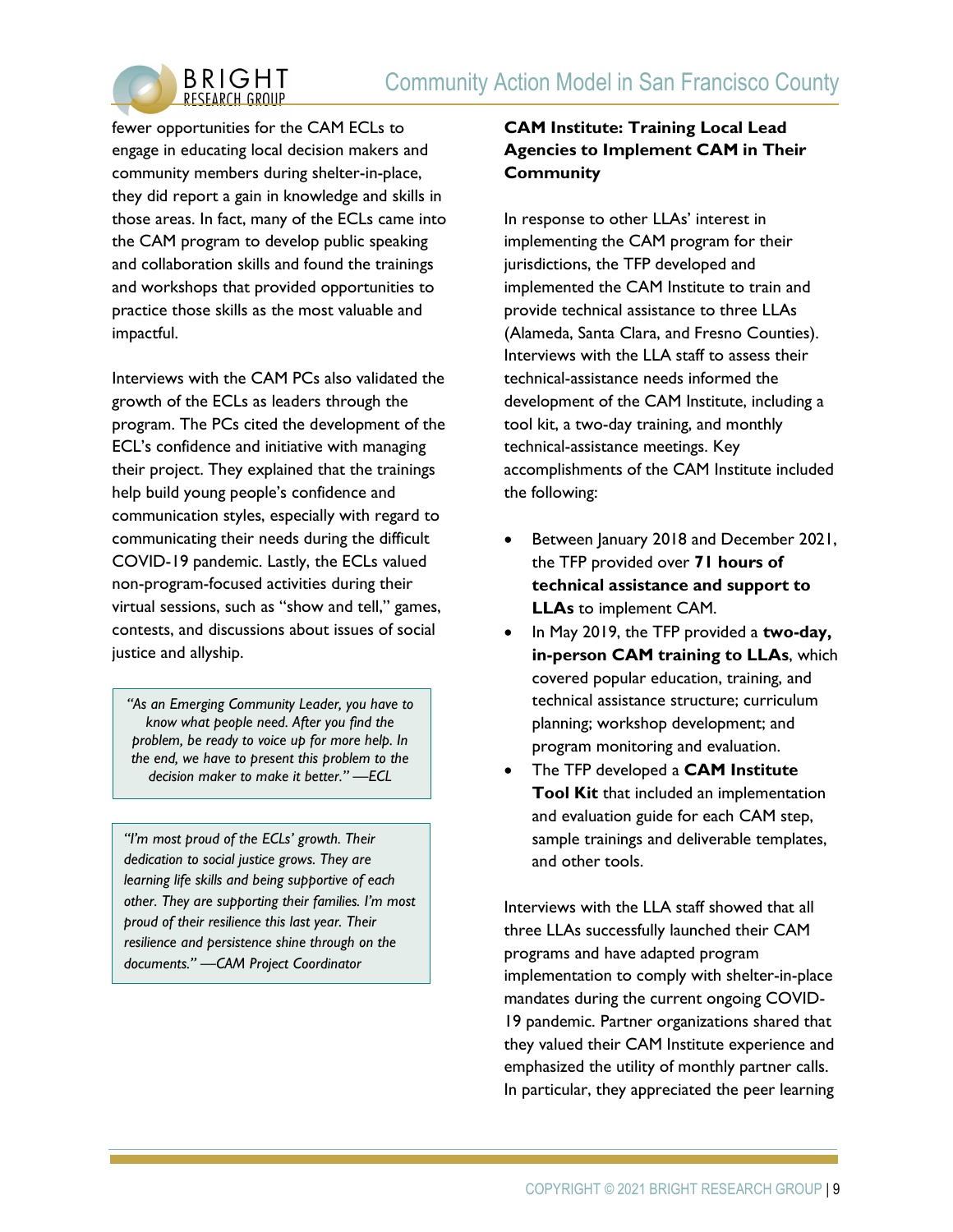



regarding how each LLA was adapting CAM for their jurisdiction. The LLAs also reported that the CAM Toolkit as vital in providing the CAM Institute partners with a foundation to model their programs after.

> "Being able to access those documents with examples of different trainings, agendas, and icebreakers has been very helpful in planning foundation for our work." —LLA

#### CONCLUSION AND RECOMMENDATIONS

The TFP met and exceeded their objective: they funded and built the capacity of seven youthserving organizations, representing different priority communities in San Francisco to engage 80 of youth and young adults to implement all five steps of the CAM model through two twoyear grant cycles. The TFP provided trainings, facilitated monthly meetings, and provided technical assistance to the CAM PCs, who, in turn, held weekly workshops and trainings with their ECL teams of 6–8 young people. Young people led and implemented activities that led to mobilizing and educating community stakeholders to create a policy, system, environmental change to address a tobaccorelated issue of concern. They engaged in activities such as designing, conducting, and analyzing their own community research activities; educating and organizing community partners through media campaigns and community meetings; and informing local decision makers. Ultimately, through CAM projects, the San Francisco Youth Commission passed a resolution in support of a policy for a minimum price of tobacco products; the HealthyRetailSF Advisory Committee was compelled to comply with the Healthy Food Retailers Incentive Program Ordinance; and Z changes were achieved.

The COVID-19 pandemic significantly impacted the 2019–2021 cycle of the CAM program; however, the CAM PCs and the TFP responded to the needs and priorities of the ECLs to engage them in the work. Key informant interviews with the PCs and participant surveys with the ECLs from both cycles indicated that youth gained valuable skills and experiences through the CAM program. Several factors that facilitated the TFP in successfully meeting this objective are the following:

- Utilizing CAM to fund and build the capacity of youth-serving organizations to recruit and train their ECL teams and implement activities
- Developing and conducting train-thetrainer-style workshops rooted in popular education principles with the CAM PCs so they can tailor them to their youth and young-adult ECL teams
- Regular interviews and check-ins with the CAM PCs to gain feedback to improve the TFP's capacity-building approach and trainings
- During the COVID-19 pandemic, the TFP responded to the needs and priorities of youth-serving organizations and their ECL teams by being flexible with respect to the deliverables and budget

The TFP will continue to engage and fund youth-serving organizations through CAM and support other LLAs to do the same through the CAM Institute. They will apply successful strategies and lessons learned from these two cycles of CAM, especially those on providing virtual trainings, to future CAM cycles. They will also share back the findings from this report and other evaluation activities to the CAMfunded grantees, the TFP, and other key partners.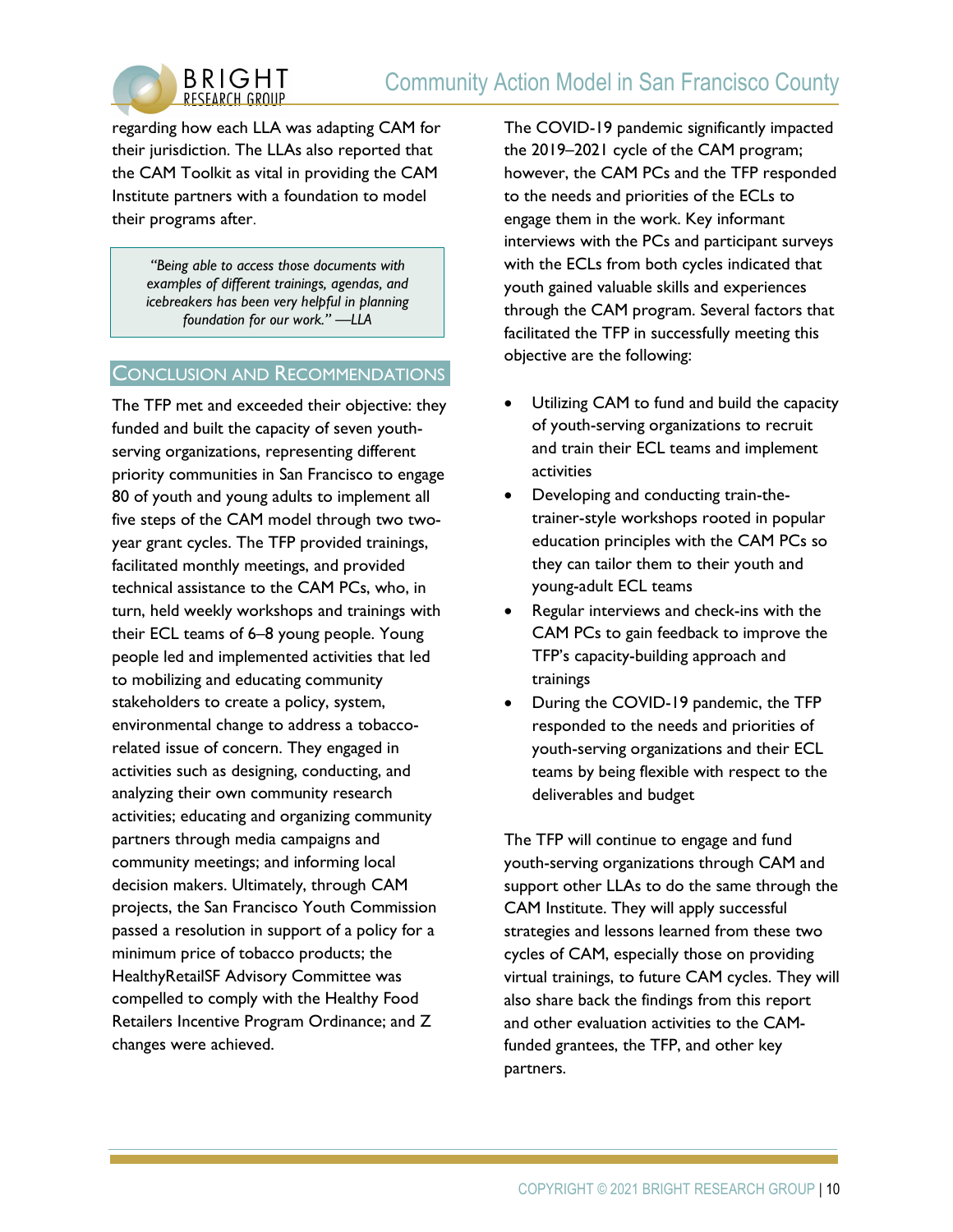

# **APPENDIX**

# 1. List of CAM Trainings provided by the TFP and Outside Trainers

| <b>Step</b> | CAM Trainings 2017-2019 |                                                                                    |  |
|-------------|-------------------------|------------------------------------------------------------------------------------|--|
| Step 1      |                         | 2-day, 12-hour CAM orientation training for all CAM PCs                            |  |
|             |                         | 6-hour youth-oriented CAM retreat with ECLs                                        |  |
| Step 2      |                         | 5-hour Youth Participatory Action Research Training by Partners for Collaborative  |  |
|             |                         | Change                                                                             |  |
|             |                         | 2-hour trainings on community research and methods to ECLs by BRG                  |  |
|             |                         | 1.5-hour trainings on survey development to ECL teams by BRG                       |  |
|             |                         | 1.5-hour trainings on key informant interviews to ECL teams                        |  |
| Step 3      |                         | 2-hour train-the-trainer training on qualitative and quantitative analyses for PCs |  |
|             |                         | 2-hour trainings on communicating and visualizing research findings to ECLs by BRG |  |
| Step $4-5$  |                         | 2-day orientation and training for PCs on policy, system, environmental change,    |  |
|             |                         | campaign tactics, and youth engagement                                             |  |
|             |                         | Half-day ECL orientation on engaging and educating community stakeholders          |  |
|             |                         | 2-hour media-message and social media campaign training to ECLs by Spitfire        |  |

| <b>Step</b> | CAM Trainings 2017-2019                                                            |
|-------------|------------------------------------------------------------------------------------|
| Step I      | 2-day, 12-hour CAM orientation training for all CAM PCs                            |
|             | 6-hour youth-oriented CAM retreat with ECLs                                        |
| Step 2      | 3-hour train-the-trainer training on community diagnosis and a research plan for   |
|             | <b>PCs</b>                                                                         |
|             | 2-hour trainings on community research and methods to ECLs by BRG                  |
|             | 2-hour trainings on survey development to ECLs teams by BRG                        |
|             | 3-hour trainings on key informant interviews to PCs by BRG                         |
|             | 2-hour photovoice training to the ECL team                                         |
| Step 3      | 2-hour train-the-trainer training on qualitative analysis for PCs by BRG           |
|             | 2-hour train-the-trainer training on quantitative data analysis                    |
|             | 2-hour trainings on communicating and visualizing research findings to ECLs by BRG |
| Steps 4-5   | 3-day (7.5-hour) virtual training for PCs on CAM Step 4 basics and structure, PSE  |
|             | change                                                                             |
|             | 2-hour media-message and campaign-strategy training by TOLA Organizing Academy     |
|             | I-hour training on media messaging by BRG                                          |

2. 2017-2019 CAM Pre and Post Survey Tool and Reports

3. 2017-2019 CAM KII Summary Reports (Pre and Post)